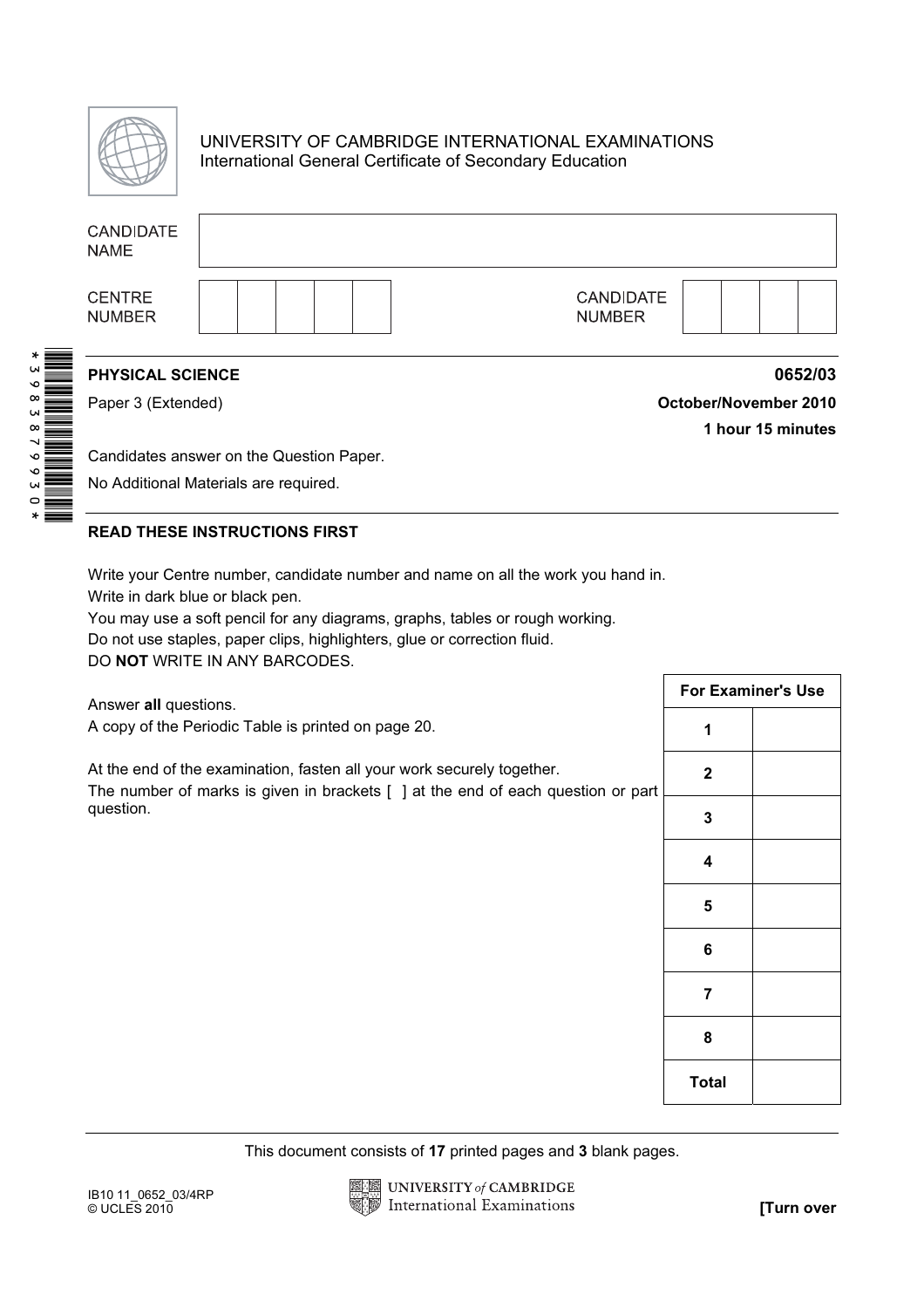1 Fig. 1.1 shows apparatus used to react dilute solutions of sodium hydroxide and sulfuric acid.







- (a) Sodium hydroxide is added slowly from the burette to the flask until in it is in excess.
	- (i) Suggest a value for the pH of the acid before any sodium hydroxide solution is added.

 (ii) Describe the changes in the pH of the liquid in the flask as the sodium hydroxide is added until in excess.

[2] (iii) Suggest how you could observe the change in pH. [1] (iv) Write a balanced equation for the reaction that takes place. [2]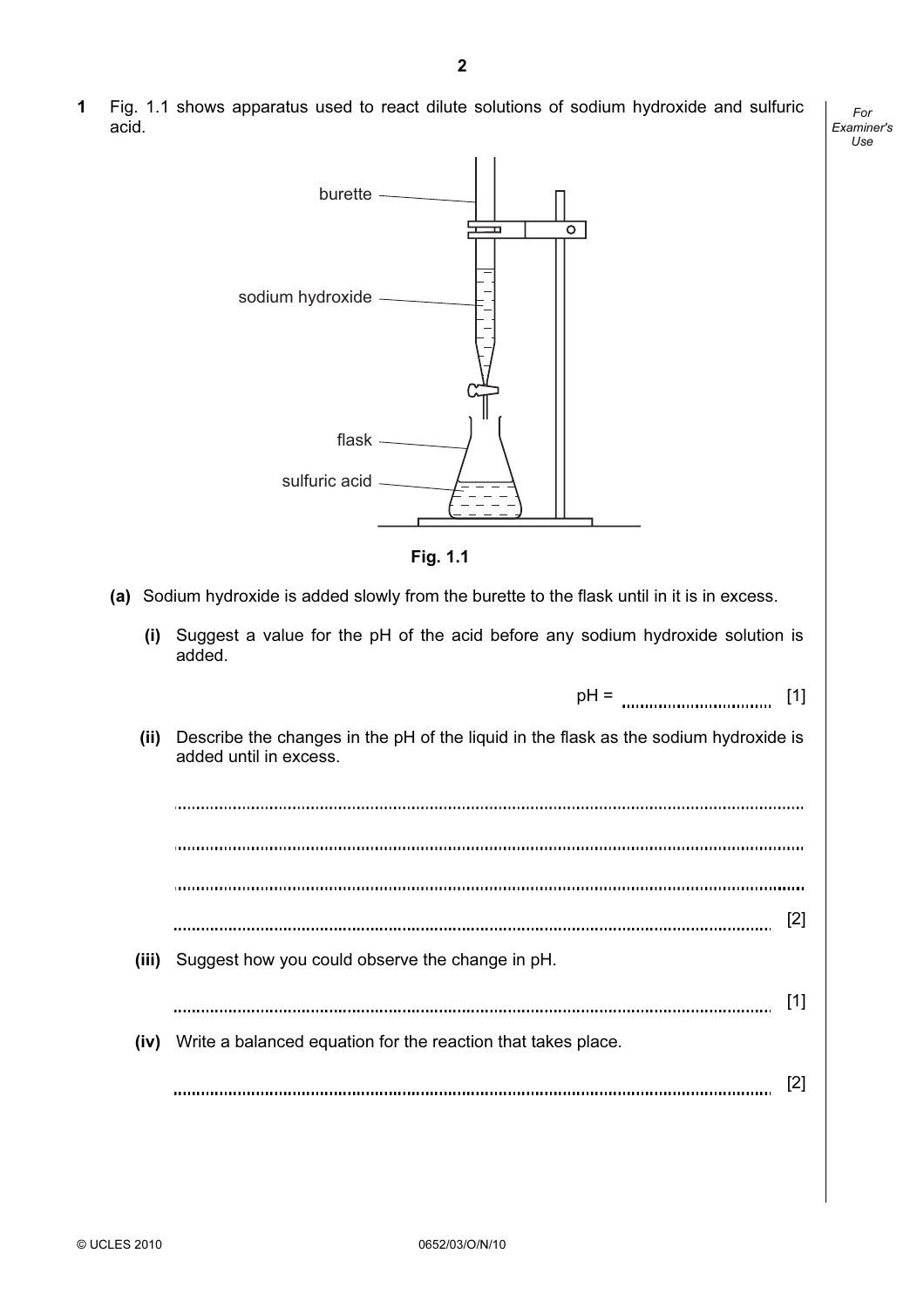| (b) During the reaction protons are transferred from one reagent to the other. | For<br>Examiner's |
|--------------------------------------------------------------------------------|-------------------|
| Identify the source of the protons and explain what is happening.              | Use               |
|                                                                                |                   |
|                                                                                |                   |
|                                                                                |                   |
| ,,,,,,                                                                         |                   |
|                                                                                |                   |
| 3                                                                              |                   |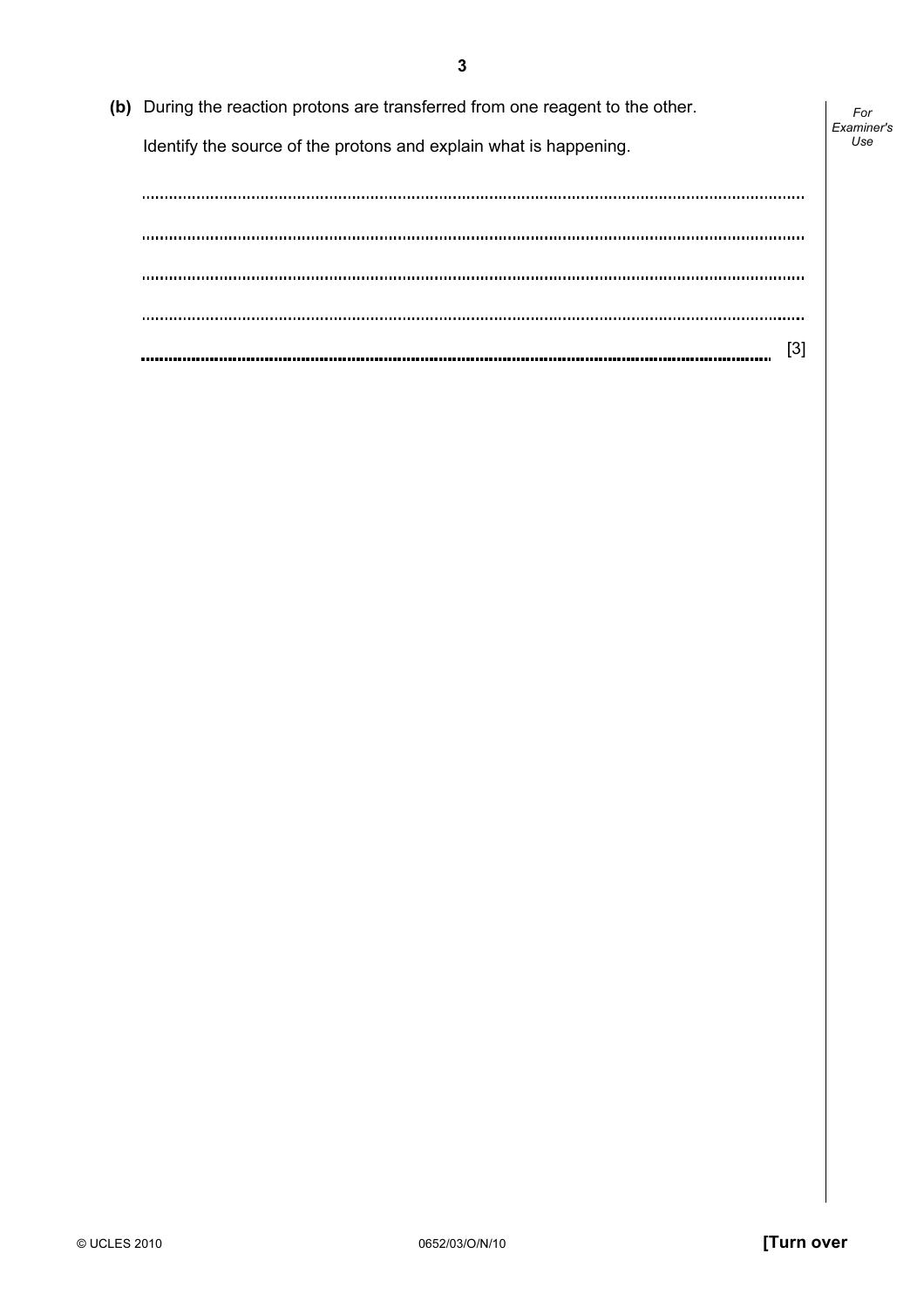2 Fig. 2.1 shows a side view of a shallow pool.





Some waves move across the surface of the water.

- (a) (i) Mark on the diagram, between A and B, one wavelength of the waves. [1]
	- (ii) Explain why the wavelength of the waves changes as the waves go across the pool from B to C.

[2]

(b) The wavelength of the waves between A and B is 12 cm. They move across the pool at a speed of 90cm/s.

Calculate the frequency of these waves.

Show your working.

frequency [2]

For Examiner's  $1$ se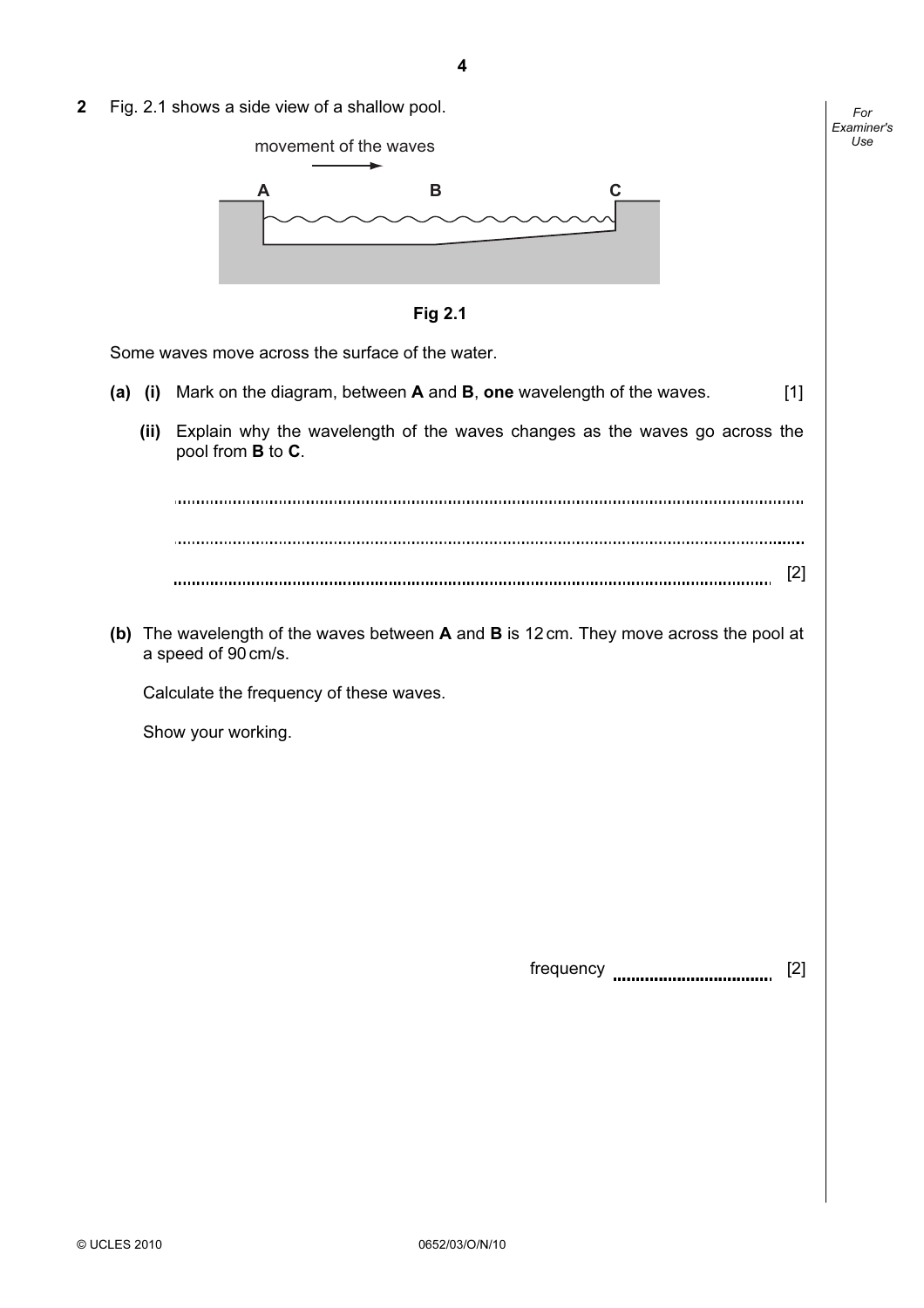(c) When the pool is perfectly calm, a boy observes that an image of a lamp is formed as shown in Fig. 2.2.

For Examiner's  $1$ se





(i) On Fig. 2.2, draw a ray from the lamp to the boy's eye to show how the image is formed.  $[2]$  $\lceil 2 \rceil$ 

 A breeze blows and ripples form. The appearance of the side view of the surface of the pool is shown in Fig. 2.3.





 (ii) Explain why a single image of the lamp is no longer seen. Draw suitable rays on Fig. 2.3 to help with your explanation.

[3]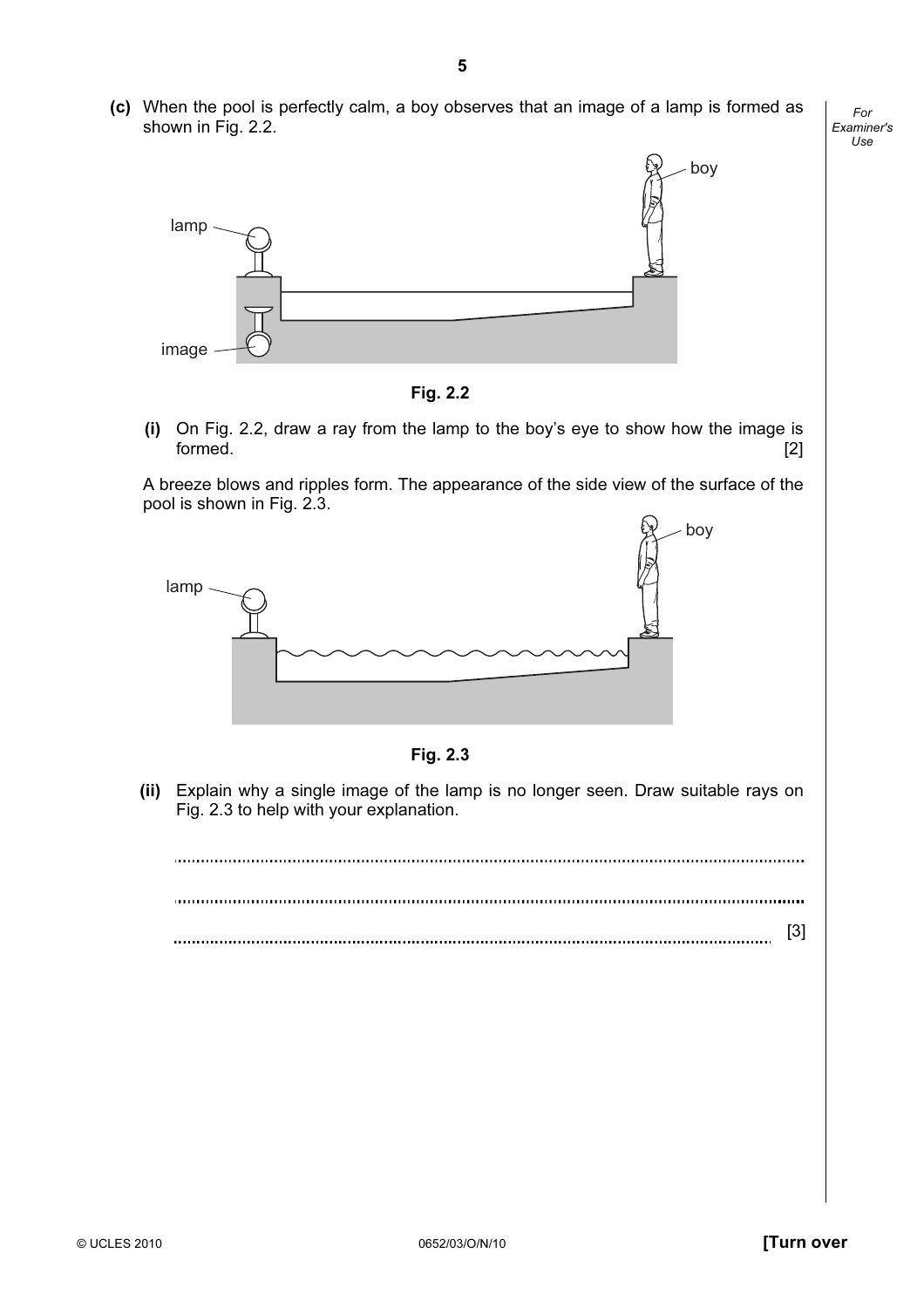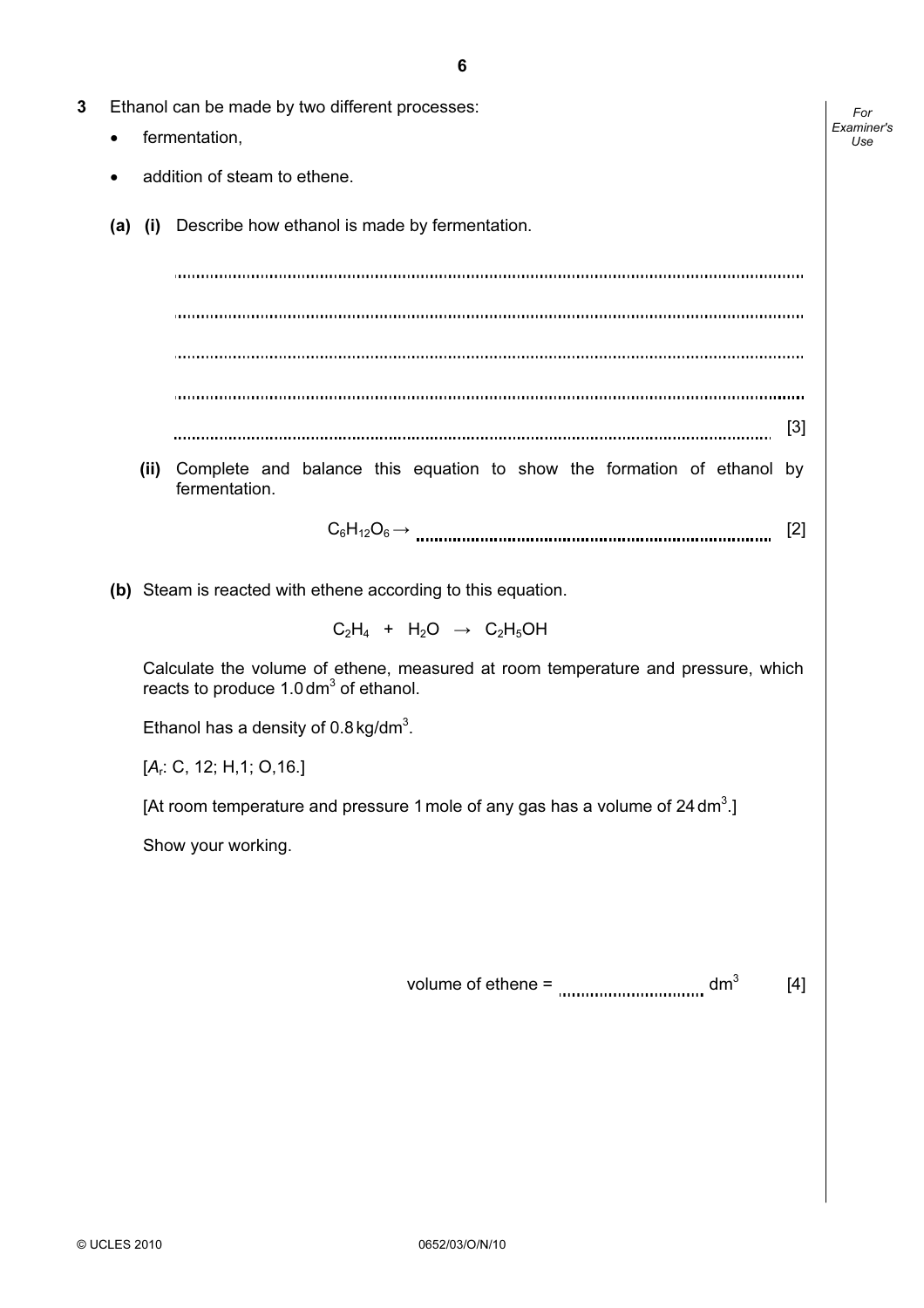(c) Ethene is made by the cracking of hydrocarbons obtained from crude oil. Describe this process.

[3]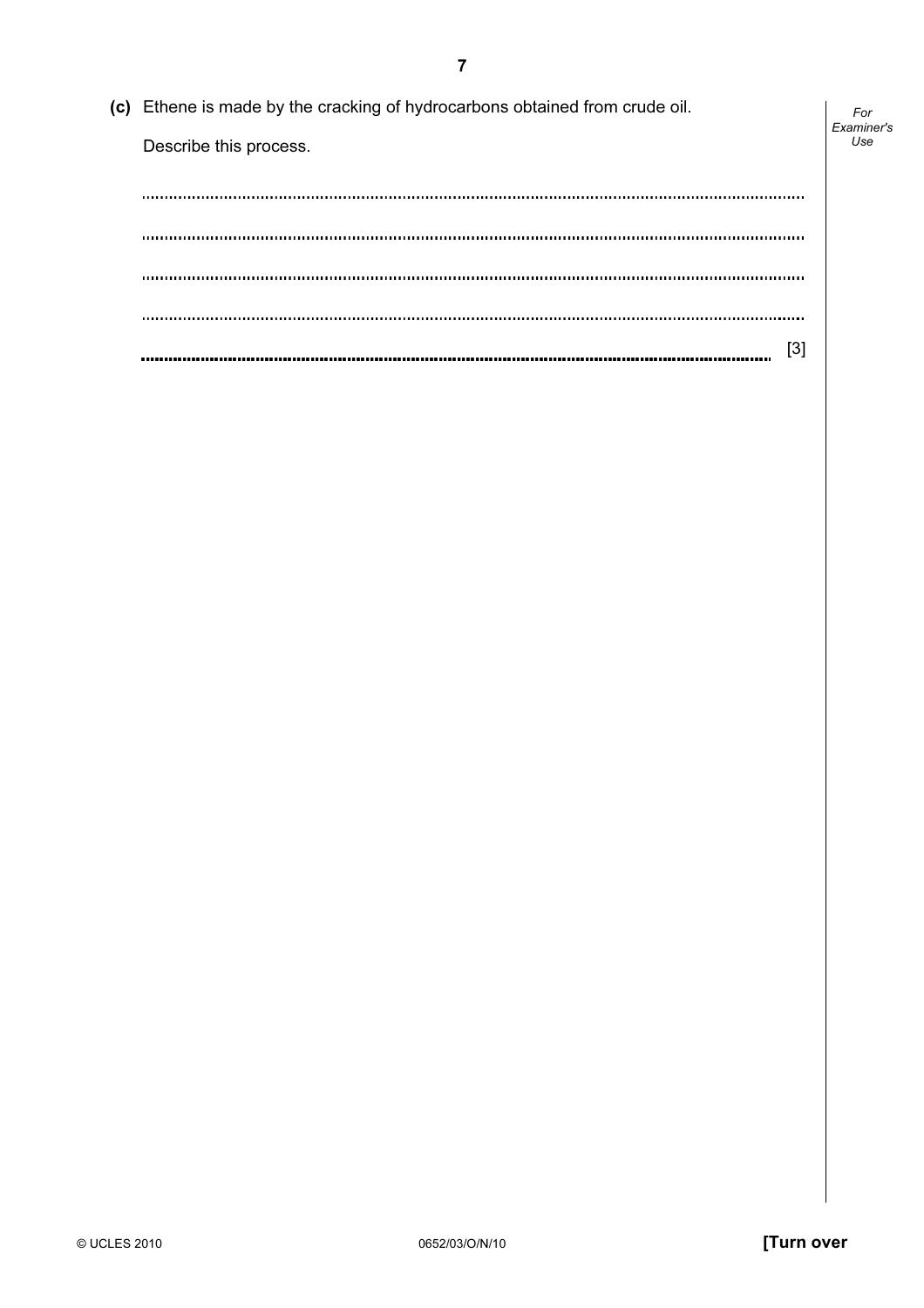4 Fig. 4.1 shows two conducting spheres. Sphere **B** is connected to earth through a sensitive ammeter. Sphere A has a very large positive charge on it. When sphere B is brought near to A, a spark jumps between the two spheres and the ammeter needle moves rapidly up the scale and then back to zero.

For Examiner's  $1$ se



Fig. 4.1

(a) (i) Explain why the ammeter needle moves.

[2] (ii) Describe the energy changes that occur when the spark jumps between the two spheres. [3] (b) (i) The average current through the ammeter is 0.0012mA. Calculate the average potential difference across the safety resistor.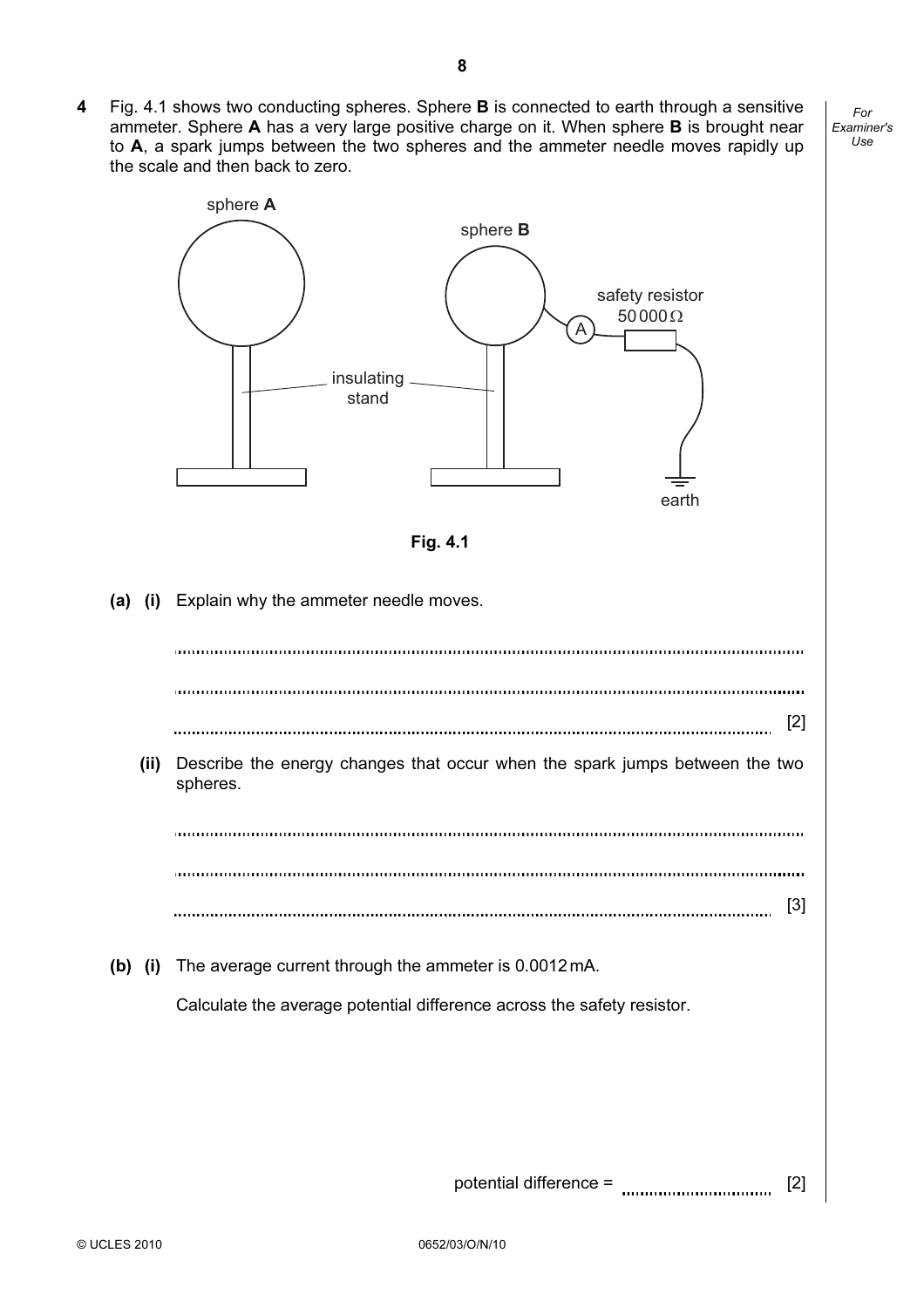For Examiner's Use (ii) The current lasts for 1.5ms. Calculate the charge which flows through the ammeter. charge = [2] (iii) Calculate the energy transferred in the resistor. energy = [2]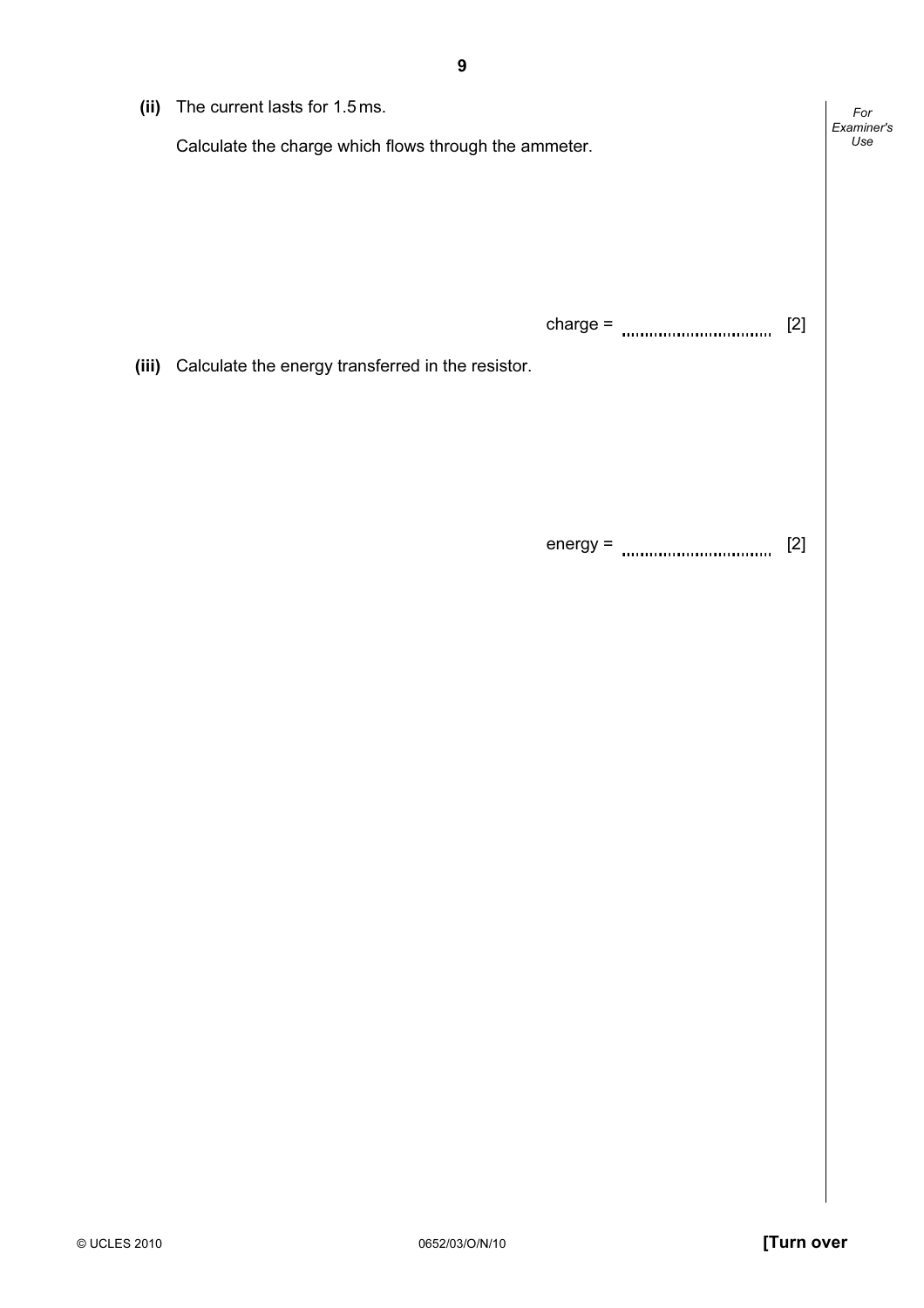5 Table 5.1 shows the elements in a period of the Periodic Table.

# Table 5.1

|      | group           | $\mathbf{I}$                                                | $\mathbf{H}$ | III | IV | $\vee$ | VI      | VII                                                                                    |
|------|-----------------|-------------------------------------------------------------|--------------|-----|----|--------|---------|----------------------------------------------------------------------------------------|
|      | element         | Li                                                          | Be           | B   | C  | N      | $\circ$ | F                                                                                      |
| (a)  |                 | electrons in the atoms of these seven elements.             |              |     |    |        |         | Describe the relationship between group number and the number of outer shell           |
|      |                 |                                                             |              |     |    |        |         | [1]                                                                                    |
|      | seven elements. |                                                             |              |     |    |        |         | (b) Describe how the character of the elements changes from left to right across these |
|      |                 |                                                             |              |     |    |        |         |                                                                                        |
|      |                 |                                                             |              |     |    |        |         | [1]                                                                                    |
|      |                 | (c) Lithium forms an ion $Li+$ . Oxygen forms an ion $O2$ . |              |     |    |        |         |                                                                                        |
|      | (i)             | What is the formula for the ionic compound lithium oxide?   |              |     |    |        |         |                                                                                        |
|      |                 |                                                             |              |     |    |        |         | $[1]$                                                                                  |
| (ii) | lithium oxide.  |                                                             |              |     |    |        |         | Describe, in terms of electrons, how lithium and oxygen atoms form the compound        |
|      |                 |                                                             |              |     |    |        |         |                                                                                        |
|      |                 |                                                             |              |     |    |        |         |                                                                                        |
|      |                 |                                                             |              |     |    |        |         |                                                                                        |
|      |                 |                                                             |              |     |    |        |         |                                                                                        |
|      |                 |                                                             |              |     |    |        |         | [3]                                                                                    |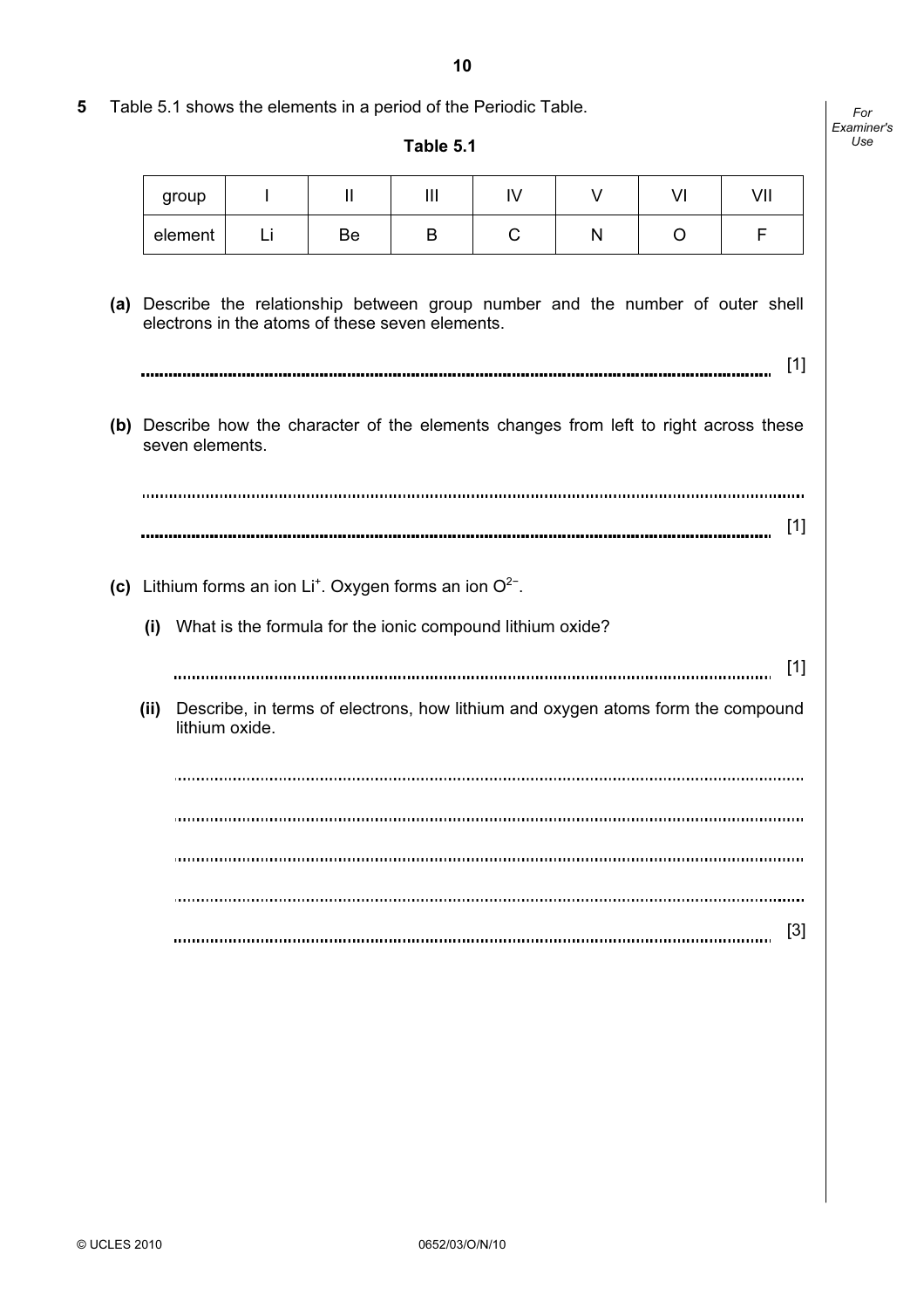(d) In the box below, draw a diagram to show the arrangement of all electrons in a molecule of nitrogen.

For Examiner's Use

 $[3]$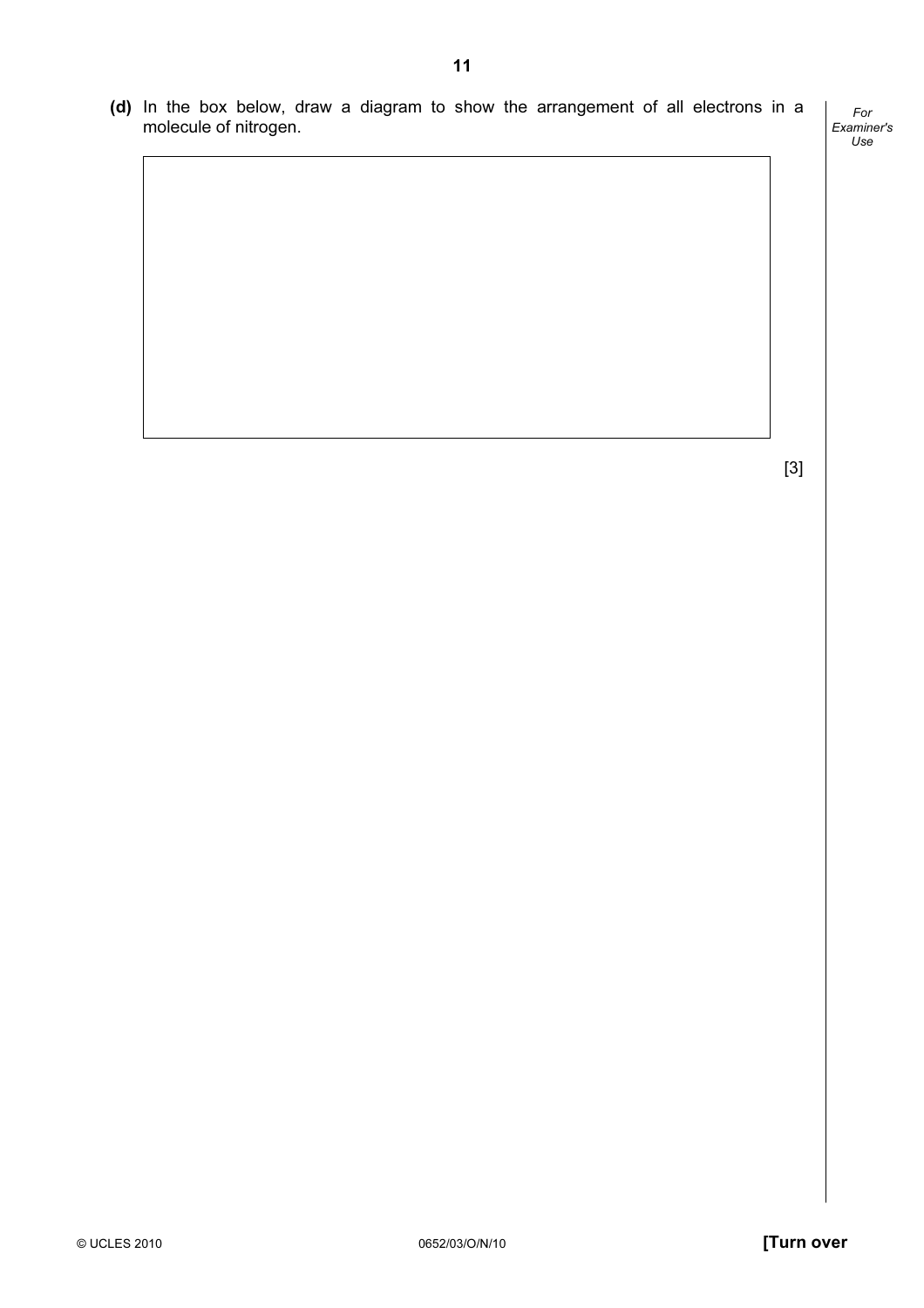- 6 Jane is given a radioactive source. She finds out what type or types of radiation it emits.
	- (a) Describe one safety precaution she must take when using the source.

[1]

For Examiner's Use

 (b) She sets up a GM-tube and finds there is a count of 12 in one minute with no source present. State why there is a count with no source present.

[1] 

 (c) She places the source a few centimetres from the GM-tube. Table 6.1 shows the results she obtains using different absorbers between the GM-tube and the source.

| absorber       | reading 1/<br>counts per minute | reading 2/<br>counts per minute | reading 3/<br>counts per minute |
|----------------|---------------------------------|---------------------------------|---------------------------------|
| none           | 4352                            | 4429                            | 4388                            |
| thin card      | 1265                            | 1321                            | 1272                            |
| 2 mm aluminium | 1269                            | 1247                            | 1285                            |
| 4 cm lead      | 33                              | 45                              | 37                              |

Table 6.1

(i) Explain why, when there is no absorber present, the readings vary.

[1]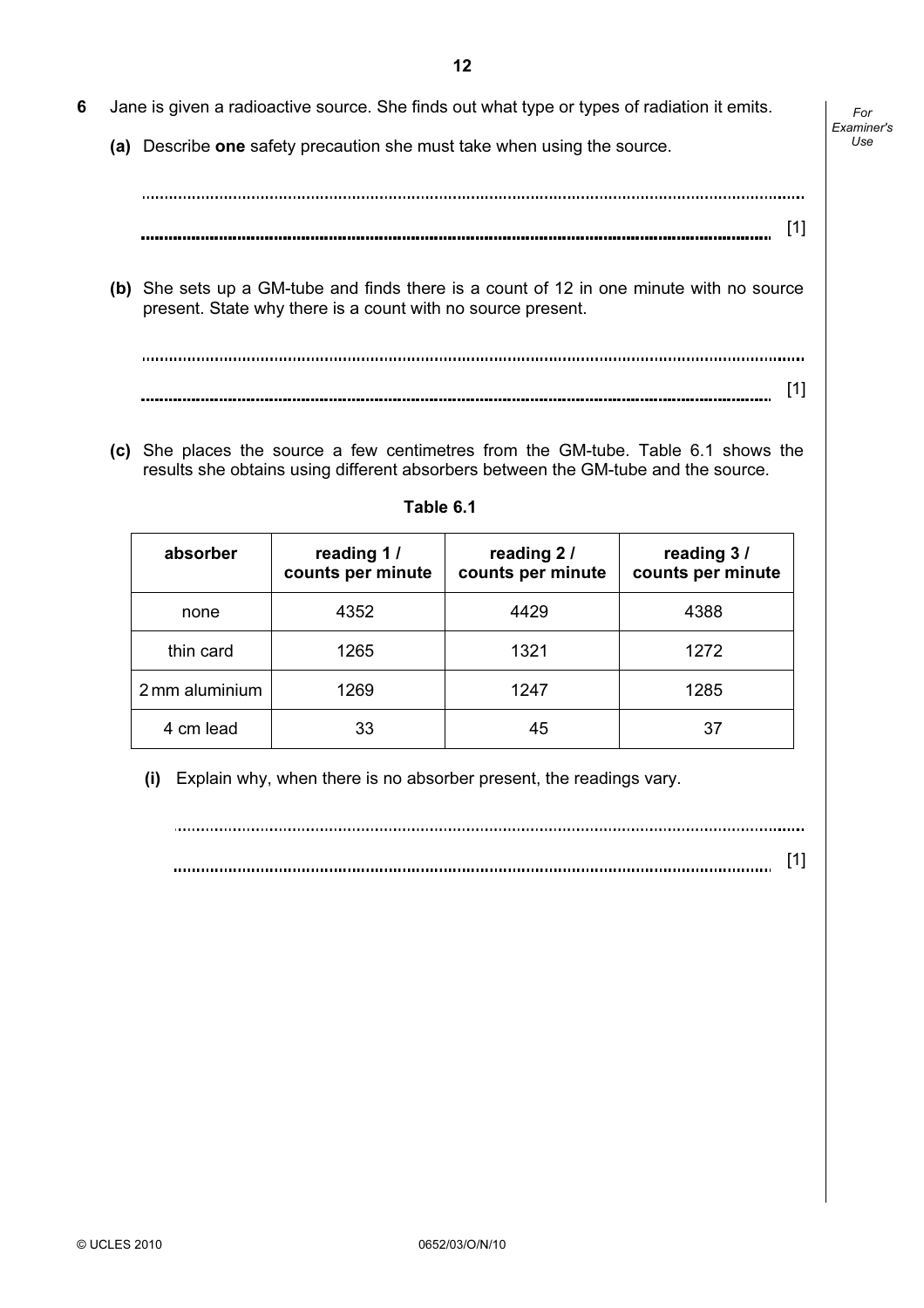(ii) Complete Table 6.2 and indicate whether each of the three types of radiation are present or absent. Use the evidence from Table 6.1 to explain the presence or absence of each of the three types of radiation.

For Examiner's  $1$ se

| type of<br>radiation | present $(\check{y})$<br>absent $(x)$ | reason |
|----------------------|---------------------------------------|--------|
| alpha                |                                       |        |
| beta                 |                                       |        |
| gamma                |                                       |        |

Table 6.2

- (d) In a research project a small amount of an alpha emitting isotope is injected into a cancerous tumour in a mouse.
	- (i) Suggest why alpha radiation might be especially effective at destroying tumours.

[2]

 (ii) Explain why a beam of alpha particles is not aimed at the tumour from outside the body of the mouse.

[2] 

[4]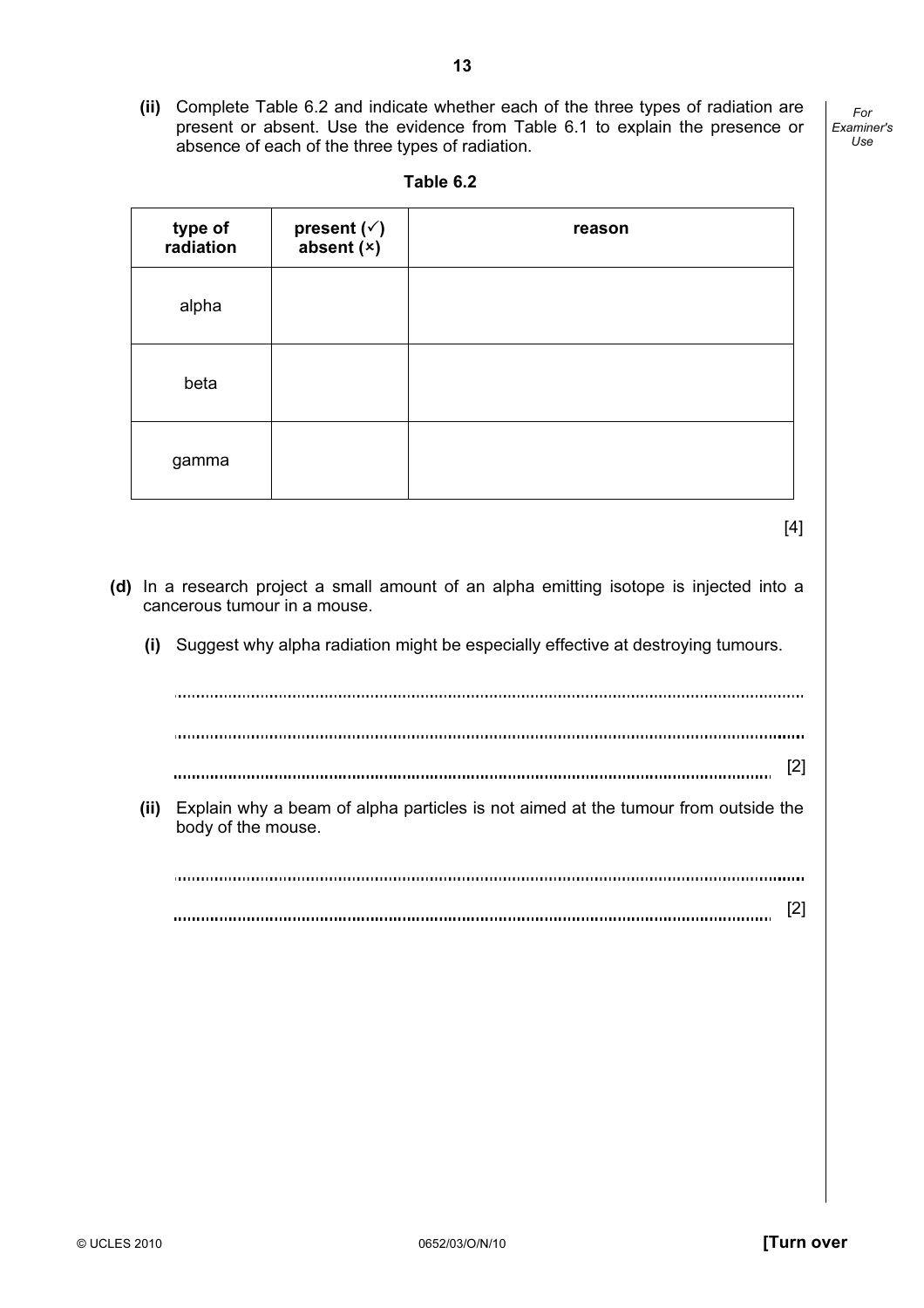- 14
- 7 Fig. 7.1 shows a blast furnace producing iron from iron ore.





In the blast furnace iron(III) oxide is reduced by carbon monoxide to produce iron metal.

$$
Fe2O3 + 3CO \rightarrow 2Fe + 3CO2
$$

- (a) Carbon monoxide is formed from coke in two stages in the blast furnace.
	- (i) Describe the two stages to show how carbon monoxide is formed in the blast furnace.

|      | stage 1                                                                                                |
|------|--------------------------------------------------------------------------------------------------------|
|      | stage 2                                                                                                |
|      | $\lceil 2 \rceil$                                                                                      |
| (ii) | Write balanced equations for the two stages that are involved in this formation of<br>carbon monoxide. |
|      | stage 1                                                                                                |
|      | stage 2<br>[2]                                                                                         |

For Examiner's Use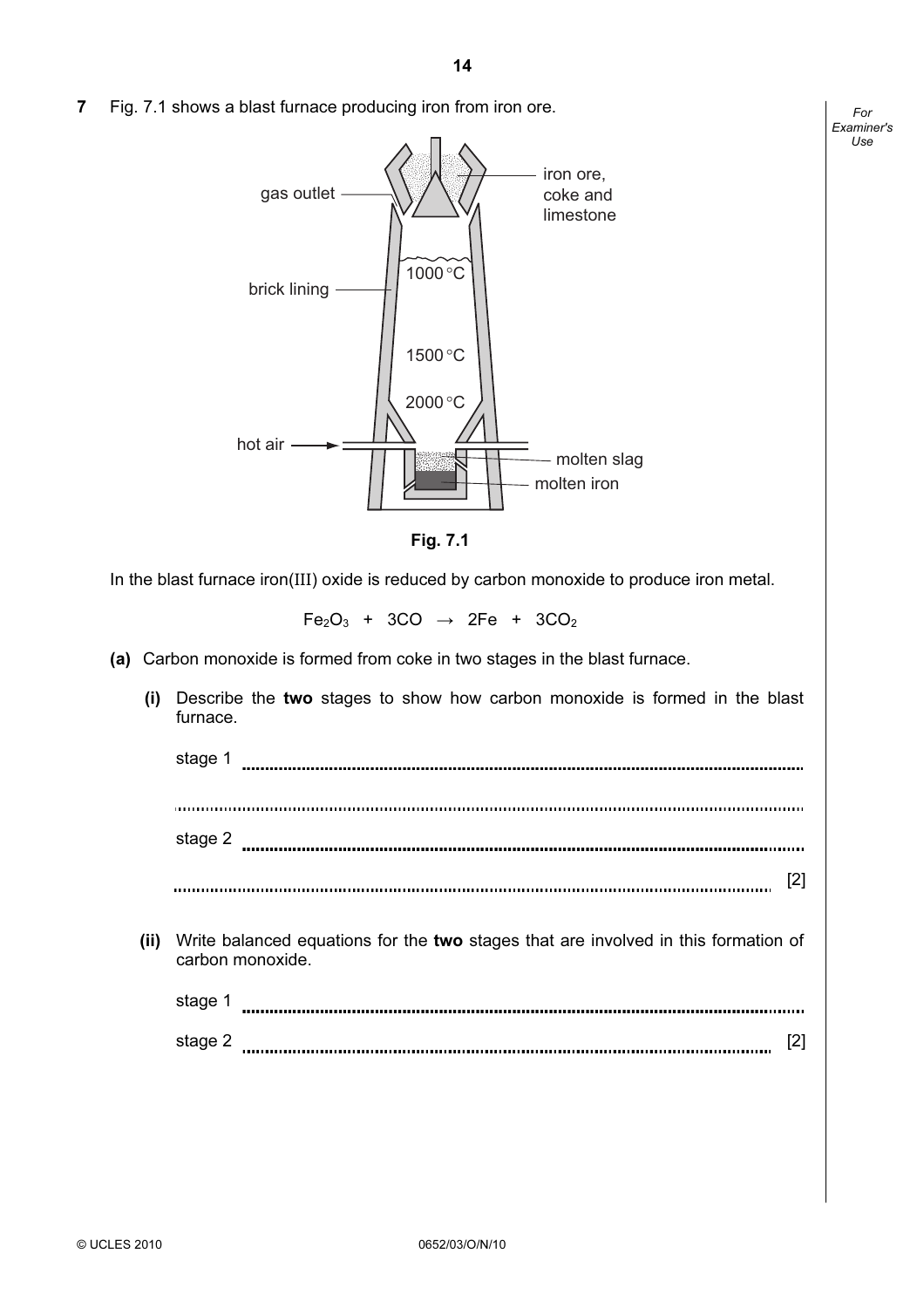| (b) A blast furnace produces 60000 tonnes of iron per week.<br>Calculate the mass of iron(III) oxide used to produce this iron. | For<br>Examiner's<br>Use |
|---------------------------------------------------------------------------------------------------------------------------------|--------------------------|
| $[A_r: Fe, 56; O, 16.]$                                                                                                         |                          |
|                                                                                                                                 |                          |
|                                                                                                                                 |                          |
|                                                                                                                                 |                          |
|                                                                                                                                 |                          |
|                                                                                                                                 |                          |
|                                                                                                                                 |                          |
|                                                                                                                                 |                          |
| $[3]$<br>tonnes                                                                                                                 |                          |
| (c) Mild steel and stainless steel are two alloys of iron.                                                                      |                          |
| How are alloys of iron produced?<br>(i)                                                                                         |                          |
|                                                                                                                                 |                          |
| $[1]$                                                                                                                           |                          |
| (ii) Give a reason for producing alloys of iron.                                                                                |                          |
|                                                                                                                                 |                          |
| $[1]$                                                                                                                           |                          |
| (d) Aluminium ore contains aluminium oxide, $A\ell_2O_3$ .                                                                      |                          |
| Why is aluminium not extracted from this ore using a blast furnace?                                                             |                          |
|                                                                                                                                 |                          |
| $[1]$                                                                                                                           |                          |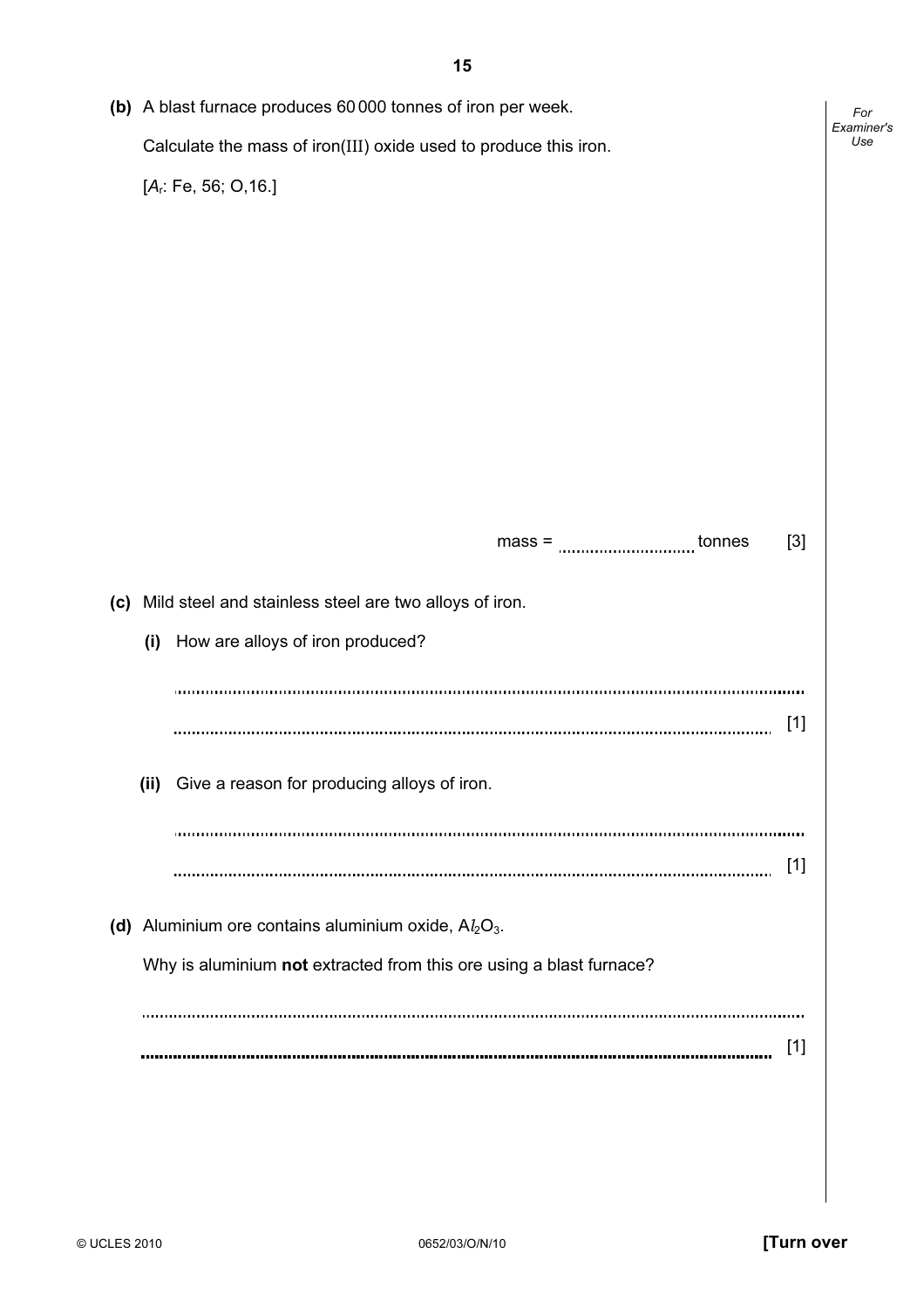| 8 |           | A student measures the density of an irregularly shaped stone.                              | For               |
|---|-----------|---------------------------------------------------------------------------------------------|-------------------|
|   | $(a)$ (i) | Name two pieces of apparatus he might use.                                                  | Examiner's<br>Use |
|   | (ii)      | $\mathbf{1}$ .<br>2.<br>[2]<br>State the measurements he makes.                             |                   |
|   |           |                                                                                             |                   |
|   | (iii)     | [2]<br>Explain how he uses his results to find the density of the stone.                    |                   |
|   |           | ,,,,,,,,,,,,,,,,,,,,,,,,,,,,,,,,,                                                           |                   |
|   |           | $\mathsf{Z}$                                                                                |                   |
|   |           | (b) A beaker contains 280 g of sea water, which has a density of $1.12$ g/cm <sup>3</sup> . |                   |
|   |           | Calculate the volume of sea water in the beaker.                                            |                   |

volume =  $\ldots$  cm<sup>3</sup> [2]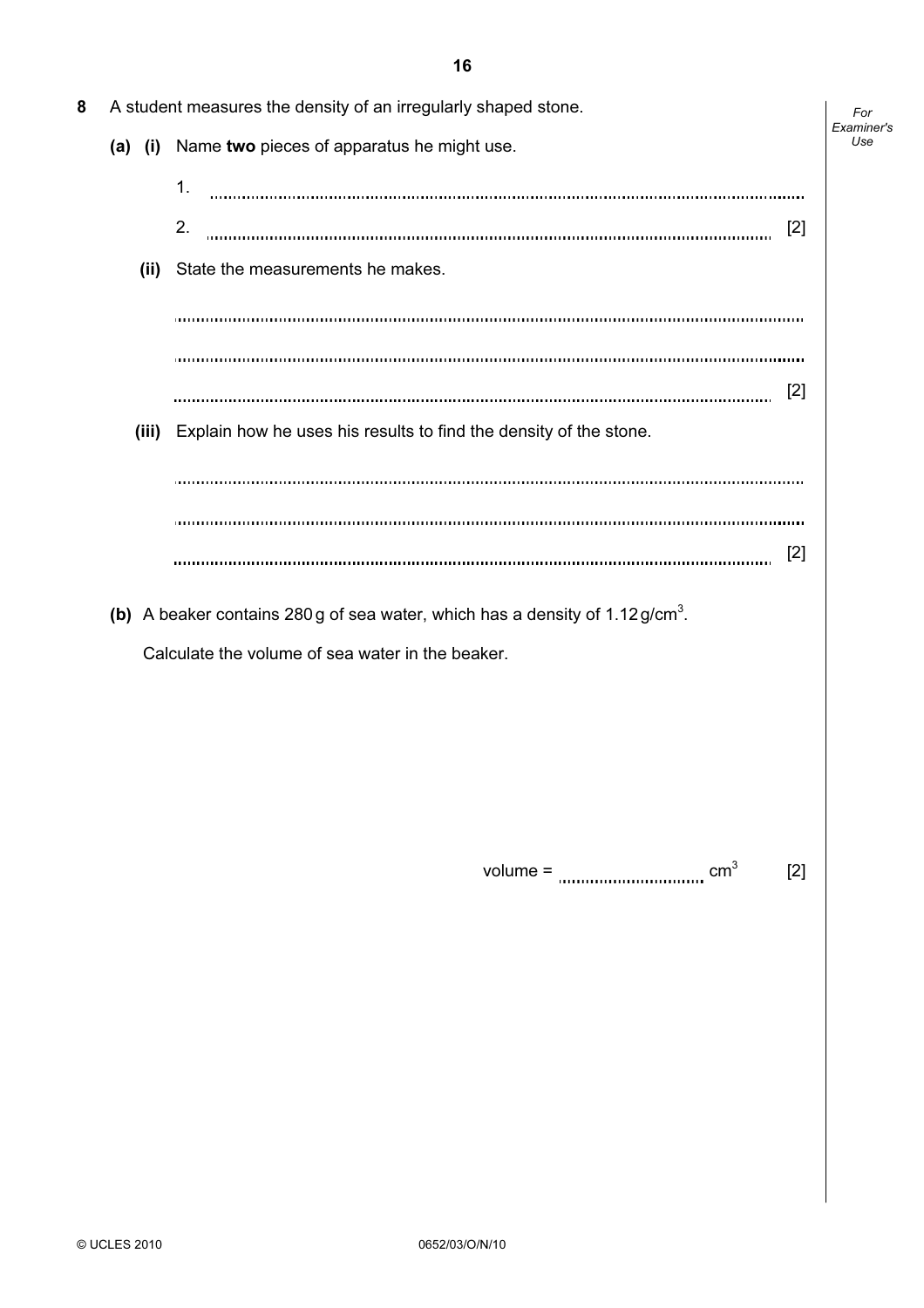## BLANK PAGE

17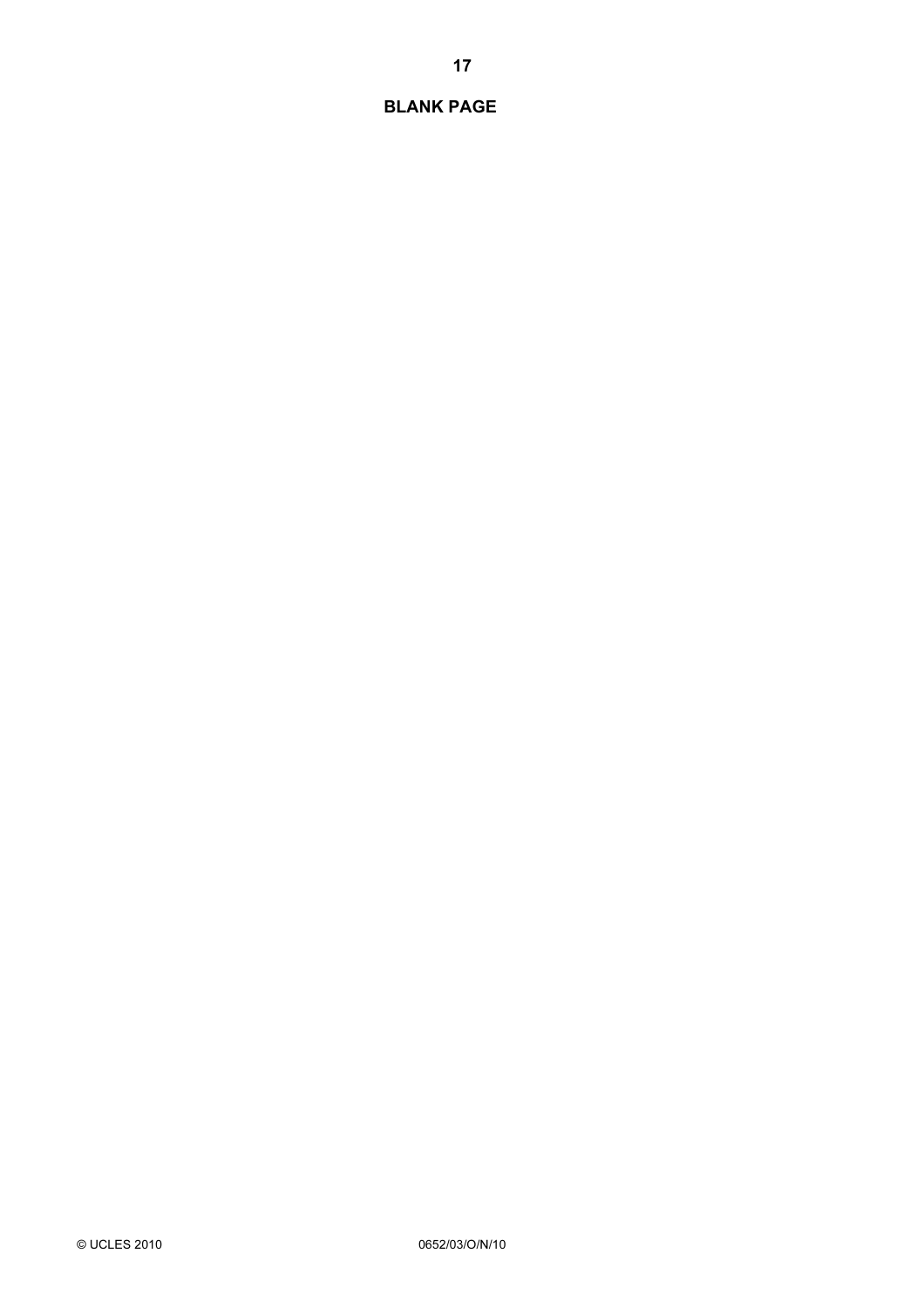### BLANK PAGE

18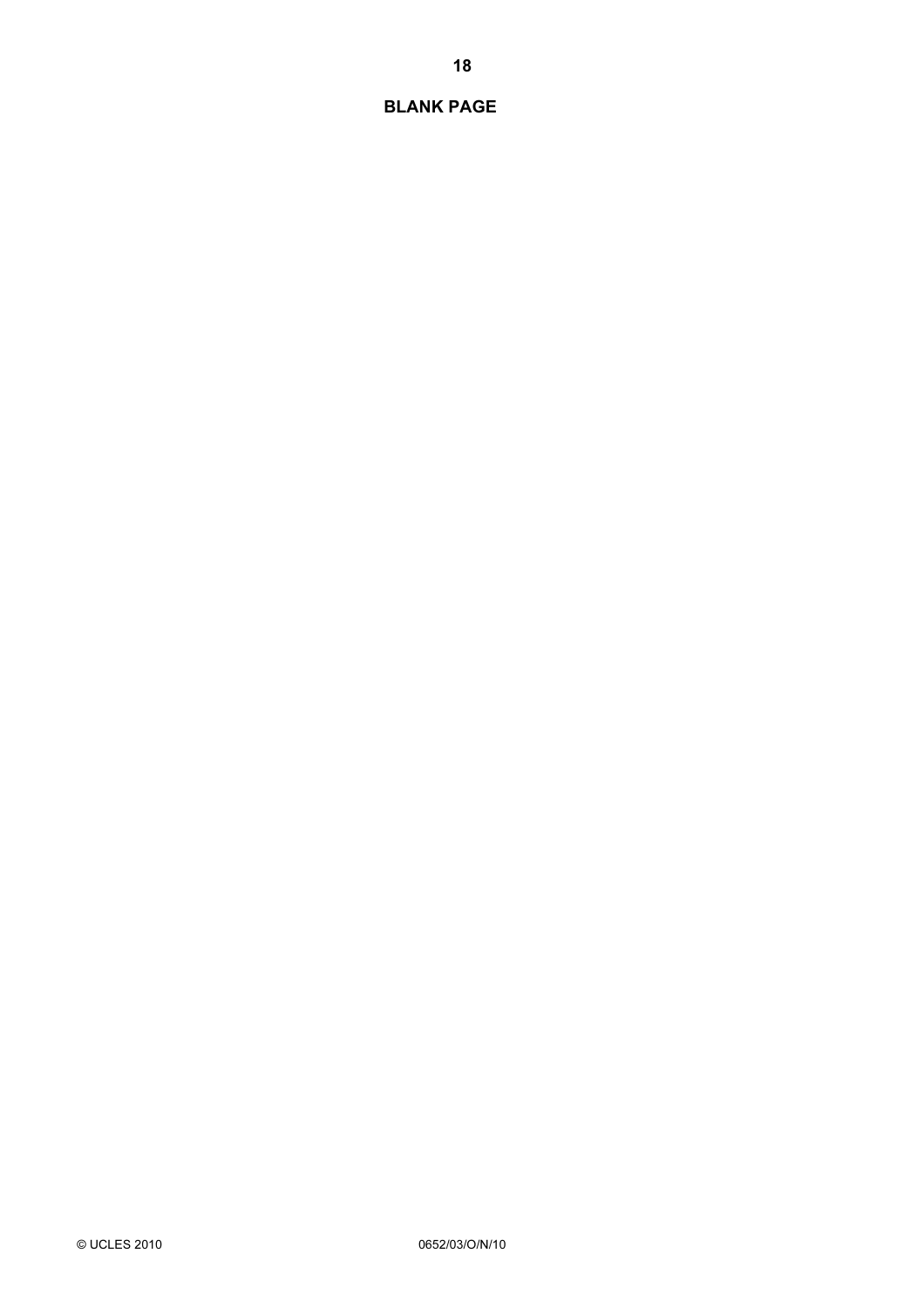### BLANK PAGE

19